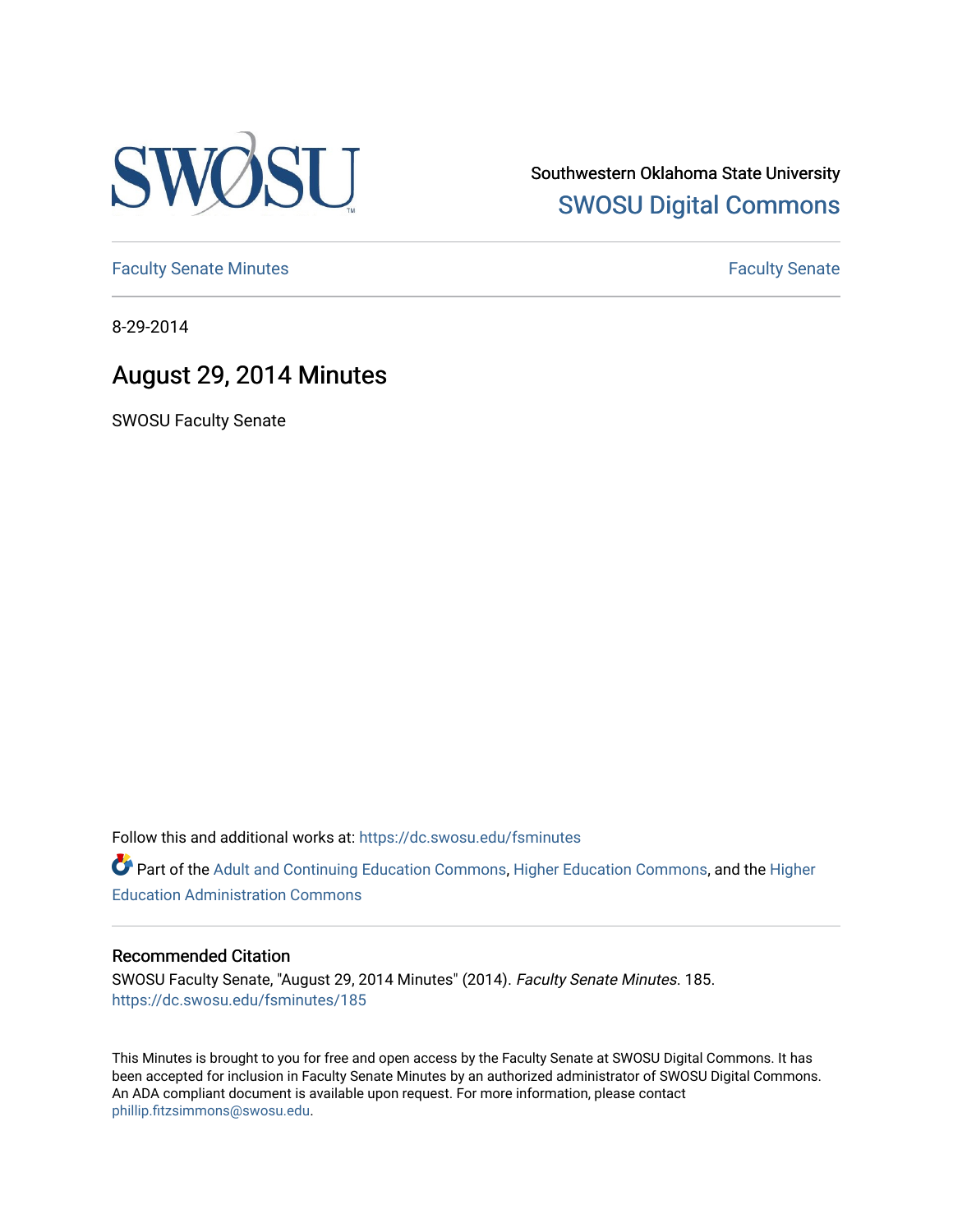## Approved Minutes Southwestern Oklahoma State University FACULTY SENATE August 29, 2014—2:00 pm EDU 201

**I. CALL TO ORDER:** Faculty Senate President Evette Meliza called the August meeting of the Faculty Senate to order at 2:02 p.m. in Education 201.

**II. ESTABLISHMENT OF A QUORUM:** The following members were in attendance: Jimena Aracena, Arden Aspedon, David Bessinger, Kathy Wolff (for Tammy Blatnik), Rick Baugher (for Brad Bryant), Dayna Coker (Sayre), Tommye Davis (Sayre), Jerry Dunn, Jared Edwards, Fred Gates, Ryan Haggard, Tiffany Kessler, Doug Linder, Jim Long, Scott Long, Kris Mahlock, Tom McNamara, Evette Meliza, Kristin Montarella, Bo Pagliasotti, Cynthia Pena, Linda Pye, Les Ramos, Ann Russell, Lisa Schroeder, Karen Sweeney, Terry Goforth (forWayne Trail), and Trisha Wald.

**III. CERTIFICATION OF SUBSTITUTES:** Terry Goforth served as the substitute for Wayne Trail, Kathy Wolff attended in place of Tammy Blatnick, and Rick Baugher took the place of Brad Bryant.

**IV. PRESENTATION OF VISITORS:** There were no visitors.

**V. APPROVAL OF MINUTES:** The minutes from the July meeting were approved via voice vote.

#### **VI. ANNOUNCEMENTS**

#### **A. President Evette Meliza**

- 1. There was no Executive Council meeting; the next meeting will be in September.
- 2. There was no Administrative Council meeting; the next meeting will be in September.
- 3. 2014-2015 Budget: See Appendix A

**Senate Motion 2014-08-01:** The Faculty Senate approves the budget as submitted.

Motion passed after a voice vote.

4. Jimena Aracena has joined the Faculty Senate representing the Biology Department. She replaces Andrea Holgado, who resigned the position. Dr. Aracena will take Dr. Holgado's position on the Curriculum committee.

4. The New Faculty Reception will be Thursday, September 4th from 2:30-4:00 in the Bulldog Beanery. All faculty are encouraged to attend and welcome our new members.

### **B. Secretary/Treasurer Tom McNamara**

| 1. Roll Sheet $-$ please sign. |                                          |  |
|--------------------------------|------------------------------------------|--|
| 2. Treasurer's Report:         |                                          |  |
| a. BancFirst Checking Account: | July Meeting Balance: \$2189.39          |  |
| <b>Yukon Trophy</b>            | (\$1089.70)                              |  |
| Dues Collected                 | \$890.00                                 |  |
| <b>Yukon Trophy</b>            | $(\$56.10)$                              |  |
|                                | <b>CURRENT BALANCE: \$1933.59</b>        |  |
| b. University Account:         | <b>July Meeting Balance:</b><br>\$105.01 |  |
|                                | <b>CURRENT BALANCE: \$105.01</b>         |  |

**C. President-Elect Jared Edwards:** Nothing to report.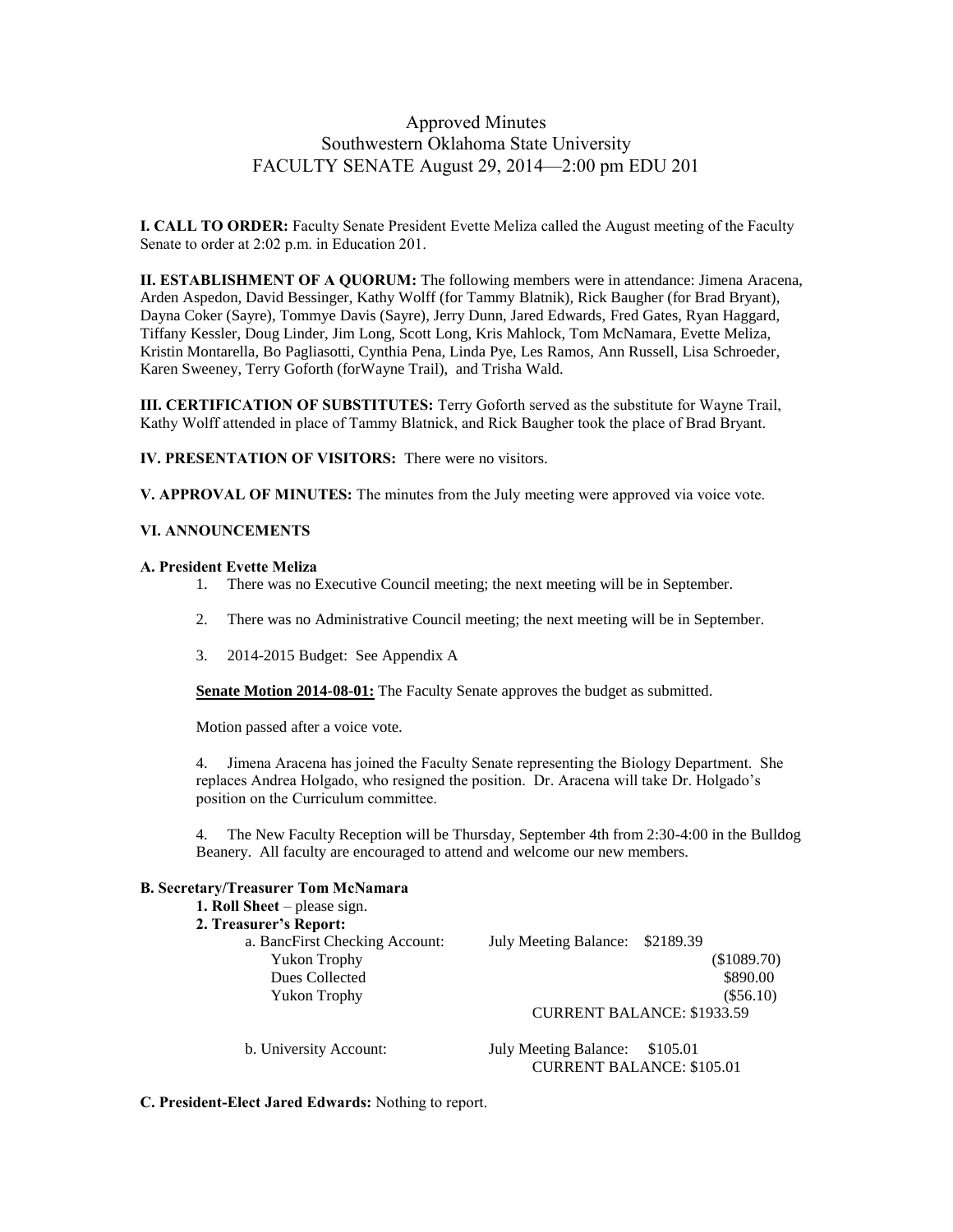**D. Past President Fred Gates:** The President's Report for 2013-2014 is complete and can be accessed on the SWOSU Faculty Senate webpage.

**E. Student Government Representative:** There was no representative in attendance.

### **VII. REPORTS FROM STANDING AND AD HOC COMMITTEES:**

Report from the Ad Hoc Committee on the FUPTRC: The Committee has contacted Jan Noble to set up online voting about the motions passed during the July meeting. This will be available from September  $15<sup>th</sup>$  until September 30<sup>th</sup>.

**VIII. UNFINISHED BUSINESS:** There was no unfinished business from July's meeting.

#### **IX. NEW BUSINESS:**

The Senate expressed concern about the dead-days policy in the Spring 2015 semester. Senators are also interested in the practices of Follet's Bookstore. Both issues will be discussed at the Executive Committee meeting.

**X. ADJOURNMENT:** The meeting adjourned at 2:22 pm.

Respectfully Submitted, Evette Meliza Tom McNamara

# **Next meeting 2:00 pm Friday, September 26, 2014**